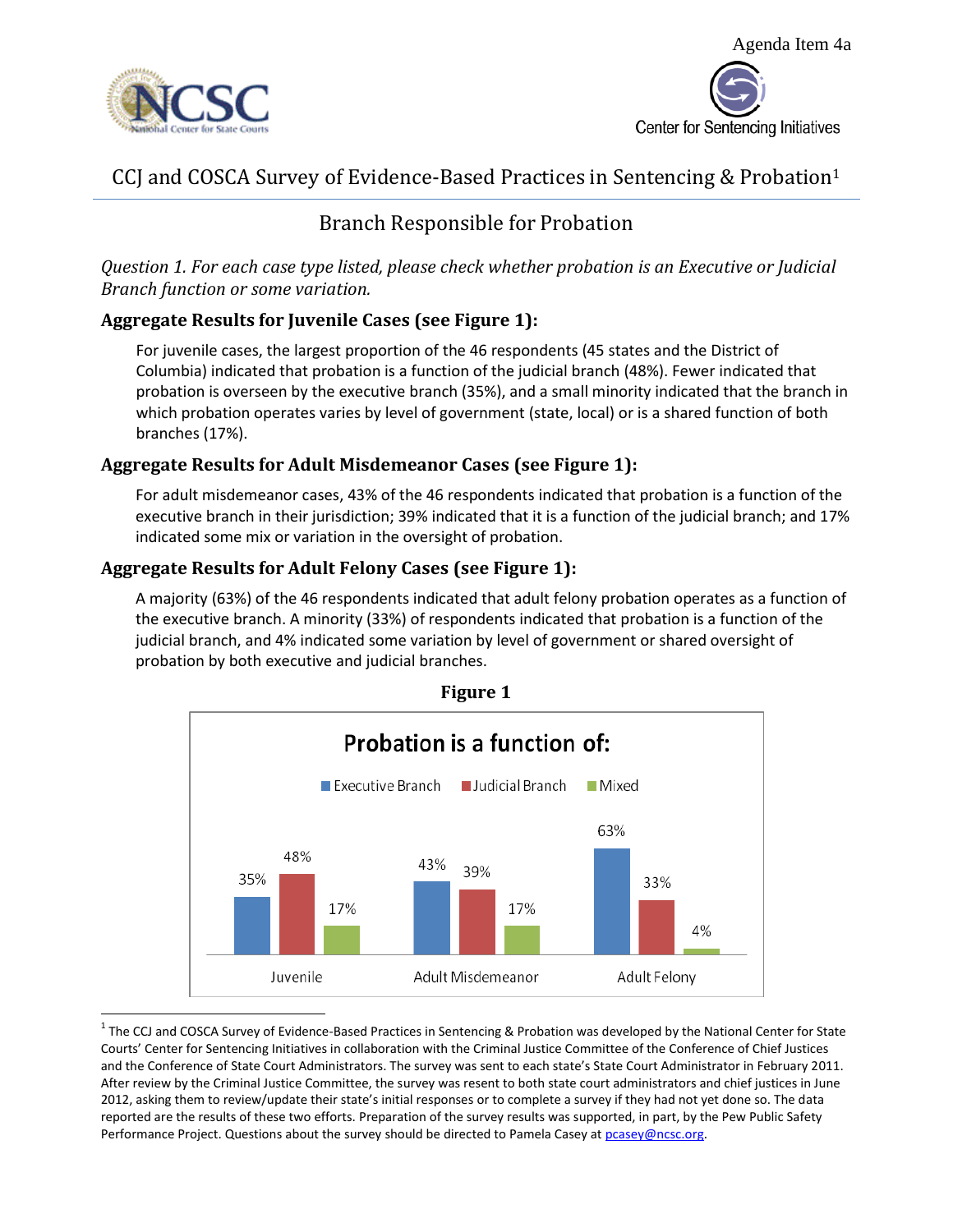# **Results by Responding States<sup>2</sup>**

| <b>State</b>    | Juvenile  | <b>Adult</b><br><b>Misdemeanor</b> | <b>Adult</b><br><b>Felony</b> | <b>Description, If Mixed, &amp; Comments</b>                                                                                                                                                                                                                                                                                                                                                                                                                                                                                                                                                                                                                                                                                                                                                  |
|-----------------|-----------|------------------------------------|-------------------------------|-----------------------------------------------------------------------------------------------------------------------------------------------------------------------------------------------------------------------------------------------------------------------------------------------------------------------------------------------------------------------------------------------------------------------------------------------------------------------------------------------------------------------------------------------------------------------------------------------------------------------------------------------------------------------------------------------------------------------------------------------------------------------------------------------|
| AK              | Executive | Executive                          | Executive                     | No comments                                                                                                                                                                                                                                                                                                                                                                                                                                                                                                                                                                                                                                                                                                                                                                                   |
| <b>AL</b>       | Judicial  | Judicial                           | Judicial                      | No comments                                                                                                                                                                                                                                                                                                                                                                                                                                                                                                                                                                                                                                                                                                                                                                                   |
| <b>AR</b>       | Judicial  | Mixed                              | Executive                     | Misdemeanors heard in district court are handled by<br>court staff. All cases in circuit court, except for cases<br>from the juvenile division, are handled by the executive<br>branch probation agency.                                                                                                                                                                                                                                                                                                                                                                                                                                                                                                                                                                                      |
| <b>AZ</b>       | Judicial  | Judicial                           | Judicial                      | No comments                                                                                                                                                                                                                                                                                                                                                                                                                                                                                                                                                                                                                                                                                                                                                                                   |
| <b>CA</b>       | Executive | Judicial                           | Executive                     | Please note: In some counties the Chief Probation<br>Officer is selected by the Court and CPOs are officers of<br>the court. But, probation is a county funded program;<br>probation officers are county, not court employees.<br>We've left adult misdemeanors under judicial branch<br>because they are almost never supervised, making adult<br>misdemeanor cases a judicial branch function.                                                                                                                                                                                                                                                                                                                                                                                              |
| $\mathsf{co}\,$ | Judicial  | Judicial                           | Judicial                      | No comments                                                                                                                                                                                                                                                                                                                                                                                                                                                                                                                                                                                                                                                                                                                                                                                   |
| <b>CT</b>       | Judicial  | Judicial                           | Judicial                      | No comments                                                                                                                                                                                                                                                                                                                                                                                                                                                                                                                                                                                                                                                                                                                                                                                   |
| <b>DC</b>       | Judicial  | Executive                          | Executive                     | Juvenile probation (provided by the Court Social Services<br>Division - CSSD) is house under the Superior Court of the<br>District of Columbia, Family Court Division. The CSSD<br>provides pre-trial services and supervision to all non-<br>adjudicated youth age 17 and under and all probation<br>supervision to non-adults. Probation for DC code<br>offenders is provided by Court Services and Offender<br>Supervision Agency (CSOSA), an independent federal<br>agency part of the Executive Branch of the federal<br>government. Offenders are sentenced in the Superior<br>Court for the District of Columbia.                                                                                                                                                                      |
| <b>DE</b>       | Executive | Executive                          | Executive                     | No comments                                                                                                                                                                                                                                                                                                                                                                                                                                                                                                                                                                                                                                                                                                                                                                                   |
| <b>FL</b>       | Executive | Executive                          | Executive                     | No comments                                                                                                                                                                                                                                                                                                                                                                                                                                                                                                                                                                                                                                                                                                                                                                                   |
| <b>GA</b>       | Mixed     | Mixed                              | Executive                     | Independent juvenile courts typically manage their<br>probationers. Circuit based juvenile courts work with the<br>Department of Juvenile Justice, a state-wide agency. The<br>County and Municipal Probation Advisory Council<br>(CMPAC) is the regulatory body for misdemeanor<br>probation in Georgia. The eleven-member council is<br>considered quasi-judicial, compliant with Open Meeting<br>and Open Record requirements, yet administratively<br>attached to the Administrative Office of the Courts, a<br>judicial branch agency. OCGA 42-8-10(d). Probation<br>supervision of misdemeanor probationers is performed<br>by private probation providers and in-house programs<br>operated by local governments. Private probation<br>providers contract with the court and governing |

 2 Iowa, Kentucky, New Hampshire, New Mexico, Oregon did not complete the survey.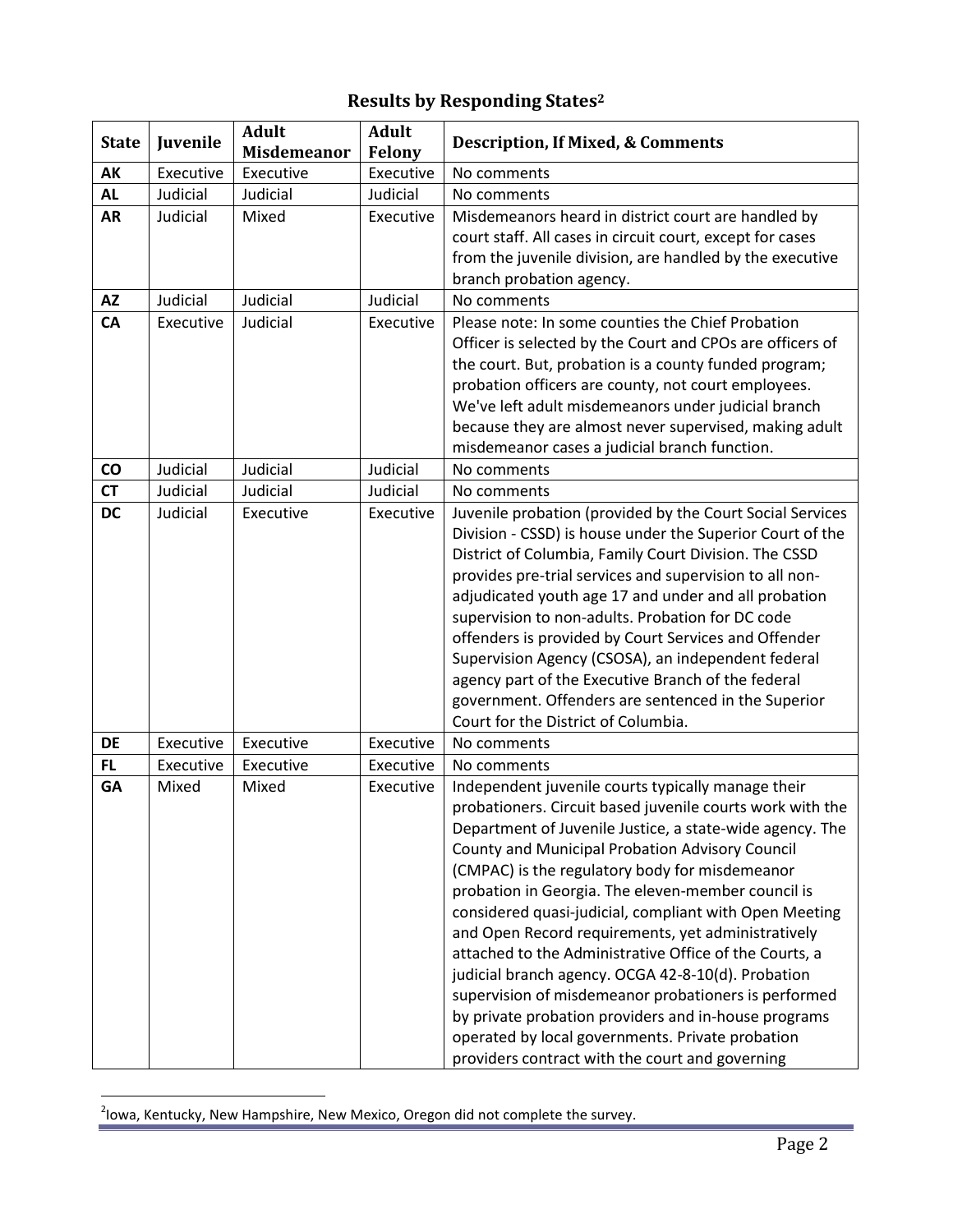| <b>State</b>    | Juvenile       | <b>Adult</b><br>Misdemeanor | <b>Adult</b><br>Felony | <b>Description, If Mixed, &amp; Comments</b>                                                                                                                                                                                                                                                                                                                                                                                                                                                                                                                                                                                                                                                                                                                                                                                                           |
|-----------------|----------------|-----------------------------|------------------------|--------------------------------------------------------------------------------------------------------------------------------------------------------------------------------------------------------------------------------------------------------------------------------------------------------------------------------------------------------------------------------------------------------------------------------------------------------------------------------------------------------------------------------------------------------------------------------------------------------------------------------------------------------------------------------------------------------------------------------------------------------------------------------------------------------------------------------------------------------|
|                 |                |                             |                        | authority for services. In-house programs operate under<br>an agreement between the court and governing<br>authority. In-house programs house the probation<br>department where deemed appropriate at the local<br>level. Examples would be with the court, with the police<br>or sheriff's department, in a court clerk's office, or as an<br>independent department reporting to the city/county<br>manager.                                                                                                                                                                                                                                                                                                                                                                                                                                         |
| HI              | Judicial       | Judicial                    | Judicial               | No comments                                                                                                                                                                                                                                                                                                                                                                                                                                                                                                                                                                                                                                                                                                                                                                                                                                            |
| ID              | Mixed          | Mixed                       | Executive              | Adult Misdemeanor Probation is shared between<br>executive and judicial. By statute, county commissioners<br>(executive) shall provide misdemeanor probation, but<br>the Administrative District Judges prescribe the function<br>of probation services. Juvenile Justice by statute requires<br>courts to have some oversight with county<br>commissioners.                                                                                                                                                                                                                                                                                                                                                                                                                                                                                           |
| $\mathsf{IL}$   | Judicial       | Judicial                    | Judicial               | No comments                                                                                                                                                                                                                                                                                                                                                                                                                                                                                                                                                                                                                                                                                                                                                                                                                                            |
| IN              | Judicial       | Judicial                    | Judicial               | No comments                                                                                                                                                                                                                                                                                                                                                                                                                                                                                                                                                                                                                                                                                                                                                                                                                                            |
| <b>KS</b><br>LA | Mixed<br>Mixed | Judicial<br>Executive       | Mixed<br>Executive     | The Kansas Judicial Branch supervises adult<br>misdemeanor and felony cases. Some adult felony cases<br>defined by statute may be assigned to community<br>corrections programs, which are funded through<br>Executive Branch grants to counties. The Judicial Branch<br>also supervises juvenile offender cases. High risk cases<br>may be assigned to the Kansas Juvenile Justice Authority.<br>Adult Department of Corrections - In Louisiana, all felony                                                                                                                                                                                                                                                                                                                                                                                           |
|                 |                |                             |                        | probation cases and certain misdemeanors (i.e., DWI<br>Second Offense and Criminal Neglect of Family) are<br>supervised by state probation officers, who are<br>employees of the department of Corrections in the<br>Executive Branch. The supervision of such cases or<br>decisions regarding supervision is a judicial function.<br>Adult misdemeanor probation is typically provided by<br>the district attorney's office in the jurisdiction of the<br>conviction. Juvenile: Juvenile probation is provided by<br>the state, through the Office of Juvenile Justice (OJJ), in<br>most judicial districts, and by the parish in three judicial<br>districts - Jefferson Parish (JP), East Baton Rouge (EBR),<br>and Caddo Parish (CP). Under certain circumstances,<br>there is joint supervision of youth by local and state<br>probation offices. |
| <b>MA</b>       | Judicial       | Judicial                    | Judicial               | Not applicable, probation is a Judicial Branch function in<br>Massachusetts                                                                                                                                                                                                                                                                                                                                                                                                                                                                                                                                                                                                                                                                                                                                                                            |
| <b>ME</b>       | Executive      | Executive                   | Executive              | No comments                                                                                                                                                                                                                                                                                                                                                                                                                                                                                                                                                                                                                                                                                                                                                                                                                                            |
| <b>MD</b>       | Executive      | Executive                   | Executive              | No comments                                                                                                                                                                                                                                                                                                                                                                                                                                                                                                                                                                                                                                                                                                                                                                                                                                            |
| MI              | Mixed          | Mixed                       | Executive              | Juvenile Cases - primarily within judicial branch when<br>juvenile is committed to the state. Adult Misdemeanor                                                                                                                                                                                                                                                                                                                                                                                                                                                                                                                                                                                                                                                                                                                                        |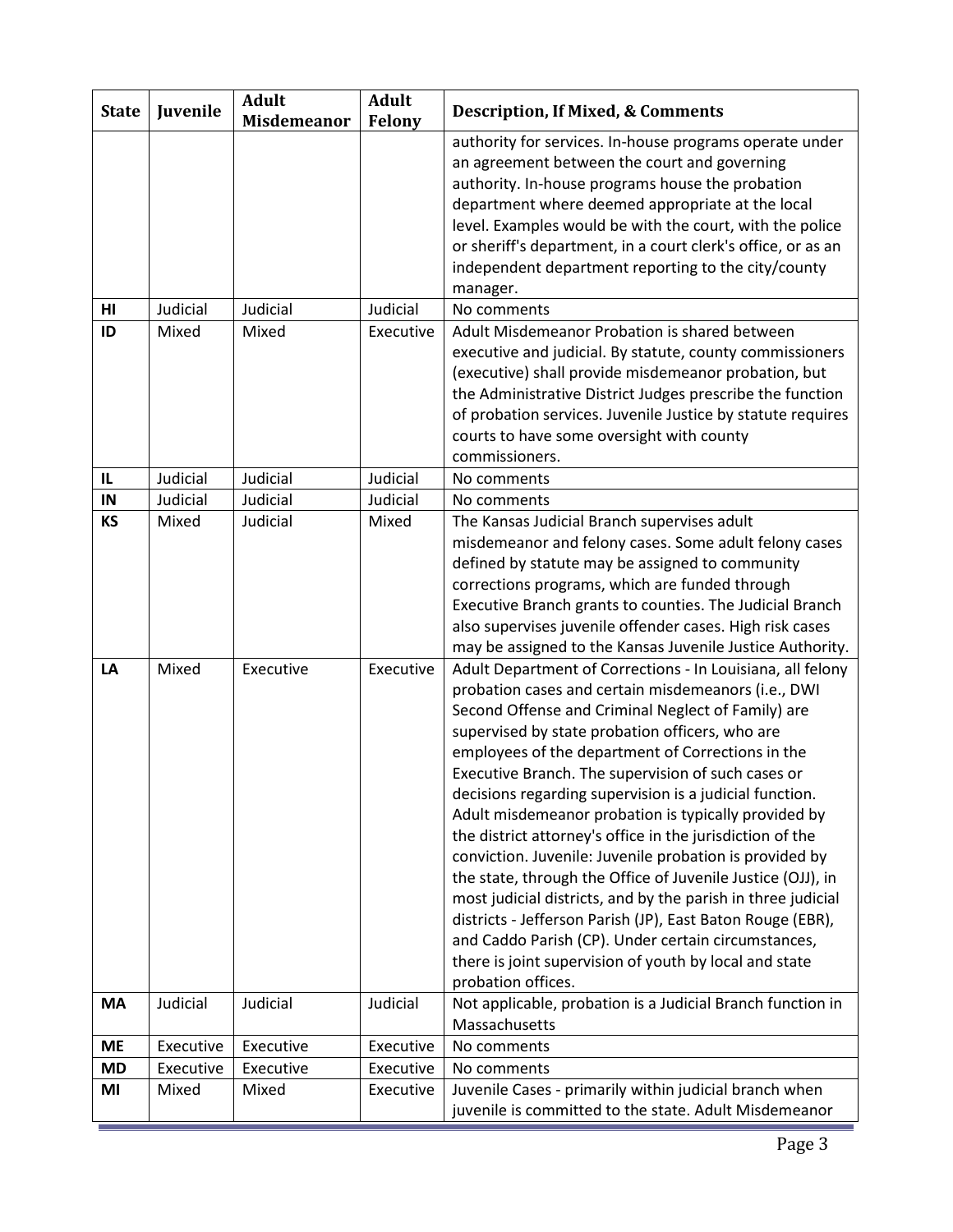| <b>State</b>   | Juvenile           | <b>Adult</b><br><b>Misdemeanor</b> | <b>Adult</b><br><b>Felony</b> | <b>Description, If Mixed, &amp; Comments</b>                                                                                                                                                                                                                                                                                                                                                                                                                                                                                                                                                                                                                                        |
|----------------|--------------------|------------------------------------|-------------------------------|-------------------------------------------------------------------------------------------------------------------------------------------------------------------------------------------------------------------------------------------------------------------------------------------------------------------------------------------------------------------------------------------------------------------------------------------------------------------------------------------------------------------------------------------------------------------------------------------------------------------------------------------------------------------------------------|
| <b>MN</b>      | Mixed              | Mixed                              | Executive                     | Cases - primarily within judicial branch except when a<br>felony charge is bound over to circuit court and<br>defendant pleads to a misdemeanor there as part of a<br>plea agreement.<br>MN has 3 probation delivery systems throughout the 87                                                                                                                                                                                                                                                                                                                                                                                                                                      |
|                |                    |                                    |                               | counties of our state. Typically, the larger counties are<br>community corrections counties overseen by a local<br>board. While there is one Judge representative on the<br>board, it is considered an executive branch function. In<br>other counties, the Department of Corrections in the<br>executive branch may provide all probation services but<br>in some counties, the director of juvenile and adult<br>misdemeanor probation is appointed by the judges, In<br>those counties, probation is shared between the county<br>and the DOC. No probation services are funded through<br>the judicial branch budget.                                                           |
| <b>MO</b>      | Judicial           | Executive                          | Executive                     | No comments                                                                                                                                                                                                                                                                                                                                                                                                                                                                                                                                                                                                                                                                         |
| <b>MS</b>      | Judicial           | Judicial                           | Judicial                      | No comments                                                                                                                                                                                                                                                                                                                                                                                                                                                                                                                                                                                                                                                                         |
| <b>MT</b>      | Judicial           | Executive                          | Executive                     | No comments                                                                                                                                                                                                                                                                                                                                                                                                                                                                                                                                                                                                                                                                         |
| <b>NC</b>      | Executive          | Executive                          | Executive                     | No comments                                                                                                                                                                                                                                                                                                                                                                                                                                                                                                                                                                                                                                                                         |
| <b>ND</b>      | Judicial           | Executive                          | Executive                     | No comments                                                                                                                                                                                                                                                                                                                                                                                                                                                                                                                                                                                                                                                                         |
| <b>NE</b>      | Judicial           | Judicial                           | Judicial                      | No comments                                                                                                                                                                                                                                                                                                                                                                                                                                                                                                                                                                                                                                                                         |
| <b>NJ</b>      | Judicial           | Judicial                           | Judicial                      | No comments                                                                                                                                                                                                                                                                                                                                                                                                                                                                                                                                                                                                                                                                         |
| <b>NV</b>      | Judicial<br>branch | Mixed                              | Executive                     | Low level felonies are left to the judge to decide if it<br>should be disposed through the prison, the jail, or<br>probation. Typically it hinges on the facts of the case and<br>the characteristics of the offender.                                                                                                                                                                                                                                                                                                                                                                                                                                                              |
| <b>NY</b>      | Executive          | Executive                          | Executive                     | No comments                                                                                                                                                                                                                                                                                                                                                                                                                                                                                                                                                                                                                                                                         |
| OH             | Judicial           | Judicial                           | Judicial                      | No comments                                                                                                                                                                                                                                                                                                                                                                                                                                                                                                                                                                                                                                                                         |
| OK             | Executive          | Executive                          | Executive                     | No comments                                                                                                                                                                                                                                                                                                                                                                                                                                                                                                                                                                                                                                                                         |
| PA             | Judicial           | Judicial                           | Judicial                      | Although an order of probation is typically supervised by<br>county probation departments (Judicial Branch), the<br>Court may request supervision by the state PA Board of<br>Probation & Parole (Executive Branch). In two counties,<br>the PBPP supervises all probation cases. In Pennsylvania,<br>perhaps because certain misdemeanors are typically<br>categorized as felonies in other jurisdictions (e.g., M1<br>has a statutory maximum of five years) or because the<br>classification of crimes has less of a bearing on place of<br>confinement or supervision agency, there is no clear<br>distinction in the data between adult misdemeanor and<br>adult felony cases. |
| R <sub>l</sub> | Executive          | Executive                          | Executive                     | No comments                                                                                                                                                                                                                                                                                                                                                                                                                                                                                                                                                                                                                                                                         |
| <b>SC</b>      | Executive          | Executive                          | Executive                     | The responsibility for the supervision of offenders placed<br>on Probation lies with the SC Department of Probation,<br>Parole and Pardon Services (SCDPPPS). SCDPPPS is a                                                                                                                                                                                                                                                                                                                                                                                                                                                                                                          |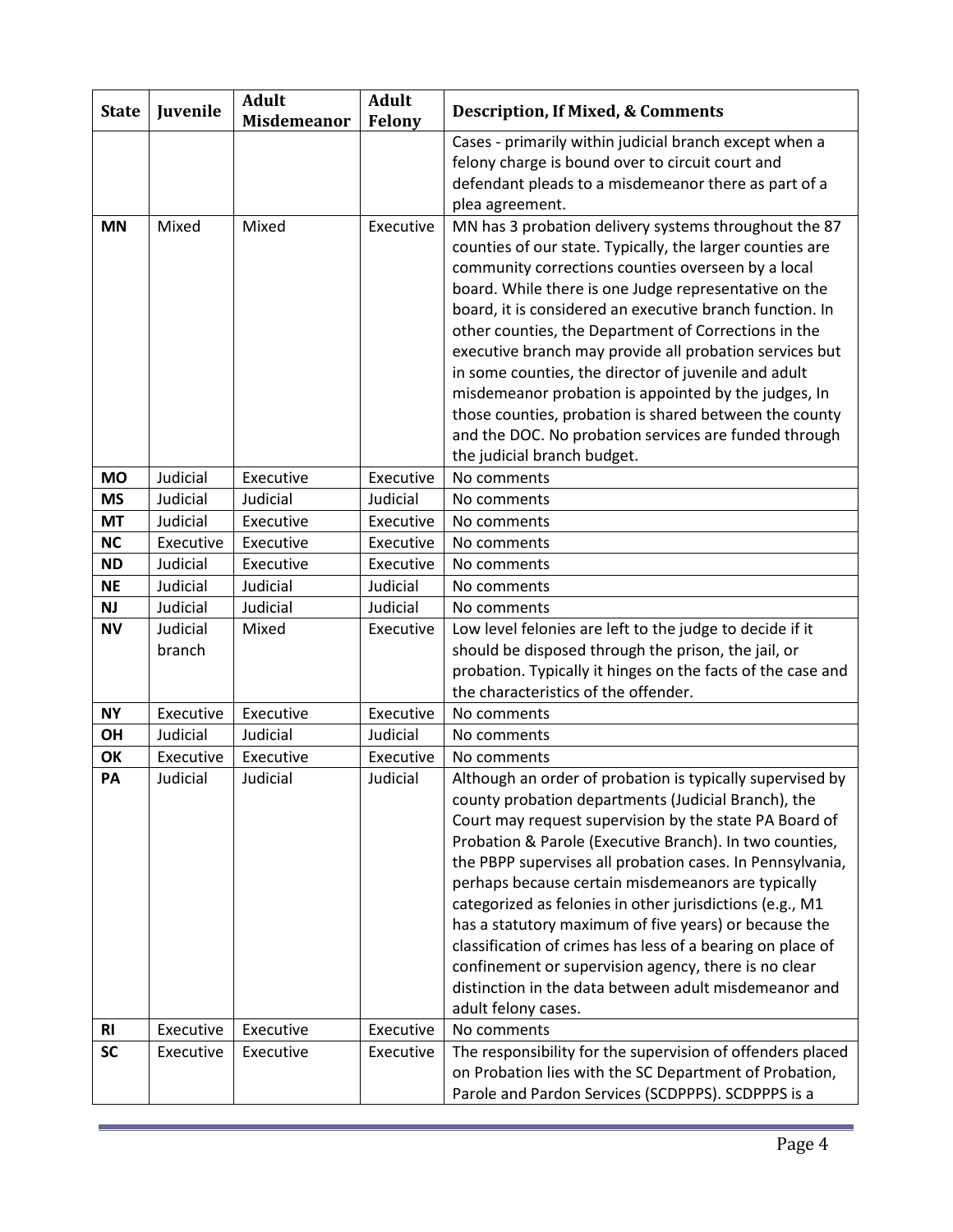| <b>State</b> | Juvenile  | <b>Adult</b><br><b>Misdemeanor</b> | <b>Adult</b><br>Felony | <b>Description, If Mixed, &amp; Comments</b>                                                                                                                                                                                                                                                                                                                                                                                                                                                                                                                                                                                                                                                                                                                                                                                                                                                                                                                                                                                                                                                                                                                                                                                                                                                                                                                             |
|--------------|-----------|------------------------------------|------------------------|--------------------------------------------------------------------------------------------------------------------------------------------------------------------------------------------------------------------------------------------------------------------------------------------------------------------------------------------------------------------------------------------------------------------------------------------------------------------------------------------------------------------------------------------------------------------------------------------------------------------------------------------------------------------------------------------------------------------------------------------------------------------------------------------------------------------------------------------------------------------------------------------------------------------------------------------------------------------------------------------------------------------------------------------------------------------------------------------------------------------------------------------------------------------------------------------------------------------------------------------------------------------------------------------------------------------------------------------------------------------------|
|              |           |                                    |                        | Cabinet Agency that reports to the Governor. The<br>placement of offenders on Probation supervision is of<br>course the responsibility of the Judicial Branch. Note: For<br>#2 below --- SCDPPPS is a statewide agency. We have<br>offices in all 46 counties of the state. These offices are<br>not autonomous however, they report to management<br>in our Central Office. The responsibility for juvenile<br>offenders placed on probation lies with the SC<br>Department of Juvenile Justice (SCDJJ). SCDJJ is a Cabinet<br>agency whose Director reports to the Governor. The<br>placement of juvenile offenders under SCDJJ's probation<br>department is the responsibility of the Judicial Branch.                                                                                                                                                                                                                                                                                                                                                                                                                                                                                                                                                                                                                                                                |
| <b>SD</b>    | Judicial  | Judicial                           | Judicial               | No comments                                                                                                                                                                                                                                                                                                                                                                                                                                                                                                                                                                                                                                                                                                                                                                                                                                                                                                                                                                                                                                                                                                                                                                                                                                                                                                                                                              |
| <b>TN</b>    | Mixed     | Mixed                              | Executive              | Most misdemeanor and juvenile cases are handled at<br>the county level under the Judicial branch, however,<br>some misdemeanors are turned over to the Board of<br>Probation and Parole which is an Executive Branch<br>program. Juvenile aftercare is normally under the Dept.<br>of Children's Services which is an Executive branch<br>agency.                                                                                                                                                                                                                                                                                                                                                                                                                                                                                                                                                                                                                                                                                                                                                                                                                                                                                                                                                                                                                        |
| <b>TX</b>    | Mixed     | Mixed                              | Mixed                  | Juvenile probation is executive branch at the state level<br>and mixed at the local level. Policy formation and<br>funding for the function is at both the state and local<br>level as well. Executive Branch - The Texas Juvenile<br>Justice Department, within the plural executive, is the<br>state agency responsible for the funding and policy-<br>making at the state level. Mixed Branch (local level) -<br>Chapter 152 of TX. Human Resources Code establishes a<br>juvenile board in each locality with judicial and non-<br>judicial representation. Adult misdemeanor and felony<br>are both executive branch at the state level and judicial<br>branch at the local level. Executive Branch - The Texas<br>Department of Criminal Justice-Community Justice<br>Assistance Division (TDCJ-CJAD), within the plural<br>executive, is an administrative arm of Texas Govt.<br>providing state funds to Texas' 121 Community<br>Supervision and Corrections Departments (CSCDs).<br>Judicial Branch - Chapter 76 of TX. Govt. Code requires<br>the District Judges or judges trying criminal cases in each<br>judicial district to establish a CSCD. The district judges<br>appoint a CSCD director, who in turn hires community<br>supervision officers (CSOs) and employees. The CSOs and<br>employees are employees of the judicial districts they<br>serve. |
| UT           | Judicial  | Executive                          | Executive              | No comments                                                                                                                                                                                                                                                                                                                                                                                                                                                                                                                                                                                                                                                                                                                                                                                                                                                                                                                                                                                                                                                                                                                                                                                                                                                                                                                                                              |
| <b>VA</b>    | Executive | Executive                          | Executive              | Per the Code of Virginia, DCJS provides minimum<br>standards and policy guidelines to local                                                                                                                                                                                                                                                                                                                                                                                                                                                                                                                                                                                                                                                                                                                                                                                                                                                                                                                                                                                                                                                                                                                                                                                                                                                                              |